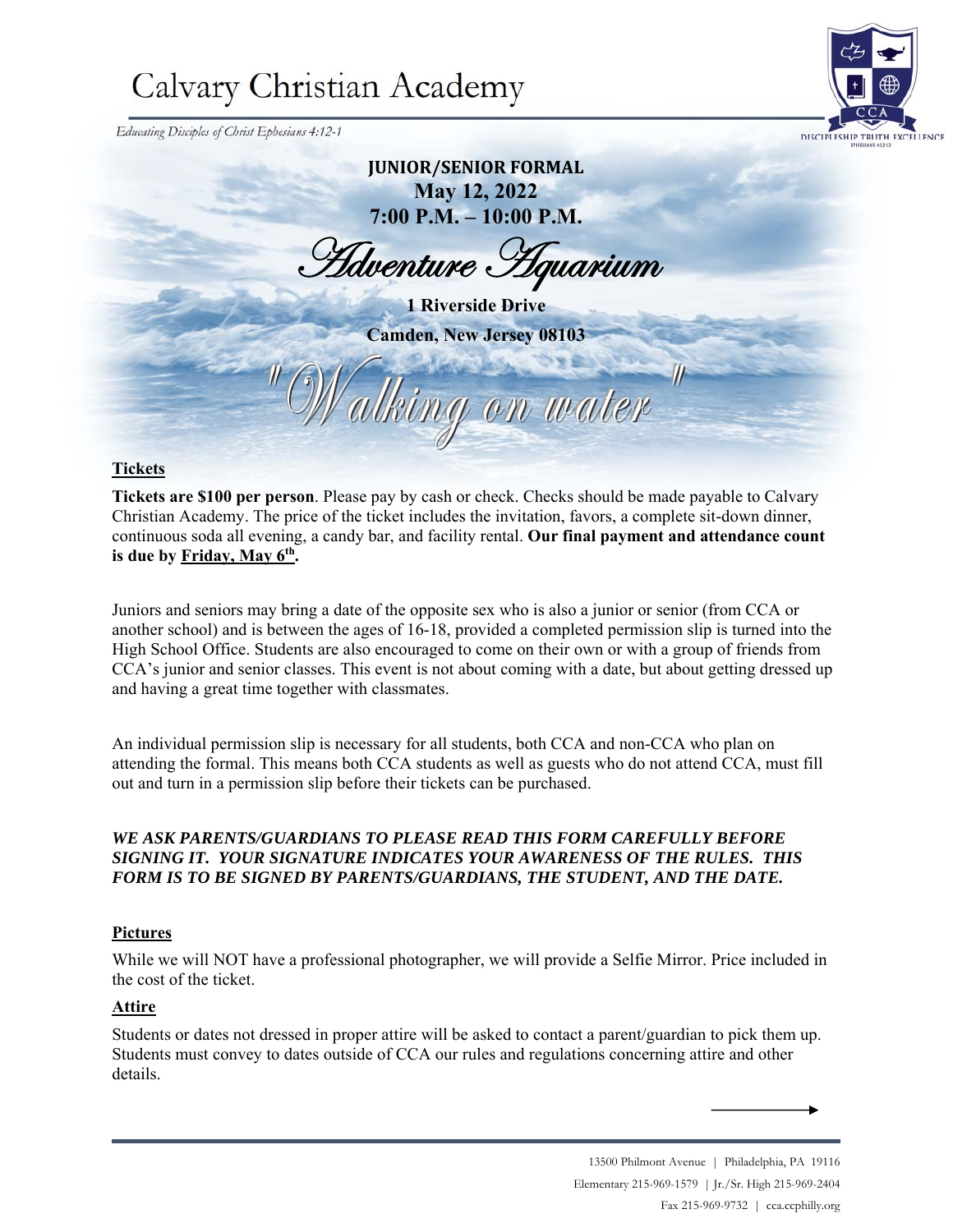# Calvary Christian Academy

 *Educating Disciples of Christ Ephesians 4:12-1*



| <b>Dress Code:</b>                                      |                  |                                                                                                                                                                                                                                                                                                                                                                               |
|---------------------------------------------------------|------------------|-------------------------------------------------------------------------------------------------------------------------------------------------------------------------------------------------------------------------------------------------------------------------------------------------------------------------------------------------------------------------------|
| Gentlemen:<br>-Suit/Tuxedo<br>-Dress shirt<br>-Tie      | $T$ and $T$<br>⋩ | Ladies:<br>-Formal or Semi-formal Dress<br>NO: Dresses that are shorter than 5 inches above the knee including<br>slits.                                                                                                                                                                                                                                                      |
| NO: Headwear<br>NO: T-shirts<br>NO: Jeans<br>NO: Shorts |                  | NO: Dresses that are cut below the bust line. This includes the sides of<br>the dress directly below the armpit.<br>(Dresses may not be low cut or expose too much cleavage).<br>NO: Backless dresses that are cut below the naval.<br>NO: Exposed midriffs either on the front or sides, including see<br>through material.<br>NO: Dresses with sections cut out or missing. |

### **Rules and Regulations**

Our conduct policy as stated in our CCA handbook applies not only to CCA students, but to the non-CCA student dates as well. Below is an abbreviated list of policies that we expect all students attending the formal to adhere to.

- Students attending the formal are CCA students from our junior and senior classes.
- Non-CCA students attending the formal must be a junior or senior, enrolled in a school or homeschool and is 16-18 years of age. CCA maintains the right to deny permission for a non-CCA date to attend our formal based up known current or previous behavioral issues or concerns including inappropriate social media posts.
- Parent permission slips are required for all students attending the formal.
- No use of recreational drugs or alcohol.
- No smoking.
- No fighting, bullying or harassing.
- No disrespect to chaperones, teachers, formal site work staff or fellow students.
- No stealing.
- No vandalizing of the formal site.
- No use of profanity.
- No engaging in sexual immorality.
- No possession of weapons of any kind.
- No use of racial words or slangs.
- No use of a car in an unsafe manner.

### *Any infraction of the above rules will result in dismissal from the formal and liable for further disciplinary actions. No refunds will be given to anyone asked to leave the formal.*